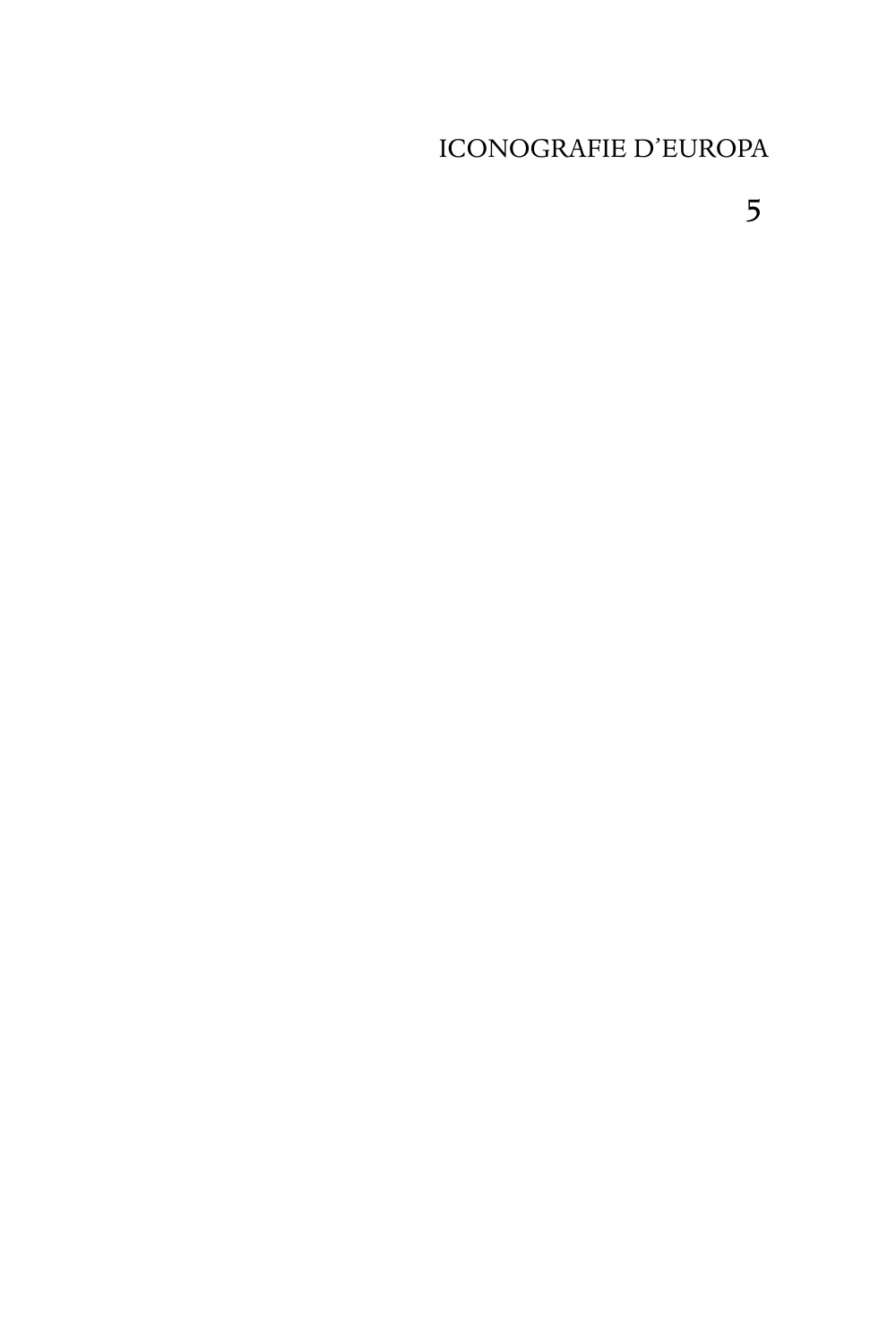#### *Direttori*

Antonio M Libera Università degli Studi "Maria S.S. Assunta" (LUMSA)

Antonella E Università degli Studi Internazionali di Roma (UNINT ex LUSPIO)

#### *Comitato scientifico*

Francesco CACCAMO, Università degli Studi G. d'Annunzio Chieti-Pescara Stefano CAPRIO, Pontificio Istituto Orientale Renata CARUSO, Pontificio Istituto Orientale Marco TROGRLIĆ, Pontificio Istituto Orientale Giovanni CODEVILLA, Università degli Studi di Trieste Renata GRAVINA, Sapienza – Università di Roma Damir GRUBIŠA, Ambasciata della Repubblica di Croazia in Italia Emilia HRABOVEC, Comenius University Adriano PAPO, Associazione culturale italoungherese "Pier Paolo Vergerio" Olga STRADA, Istituto Italiano di Cultura di Mosca Bianca SULPASSO, Università degli Studi di Macerata Massimiliano VALENTE, Università Europea di Roma Roberto VALLE, Sapienza - Università di Roma Davide ZAFFI, Università Ca' Foscari Venezia Leszek KUK, Università di Torun Valerij LJUBIN, Università di Colonia Nevila NIKA, Università Europea di Tirana Antun SBUTEGA, Ambasciata della Repubblica di Montenegro in Italia Andrej SHISHKIN, Università di Salerno - Centro Studi V. Ivanov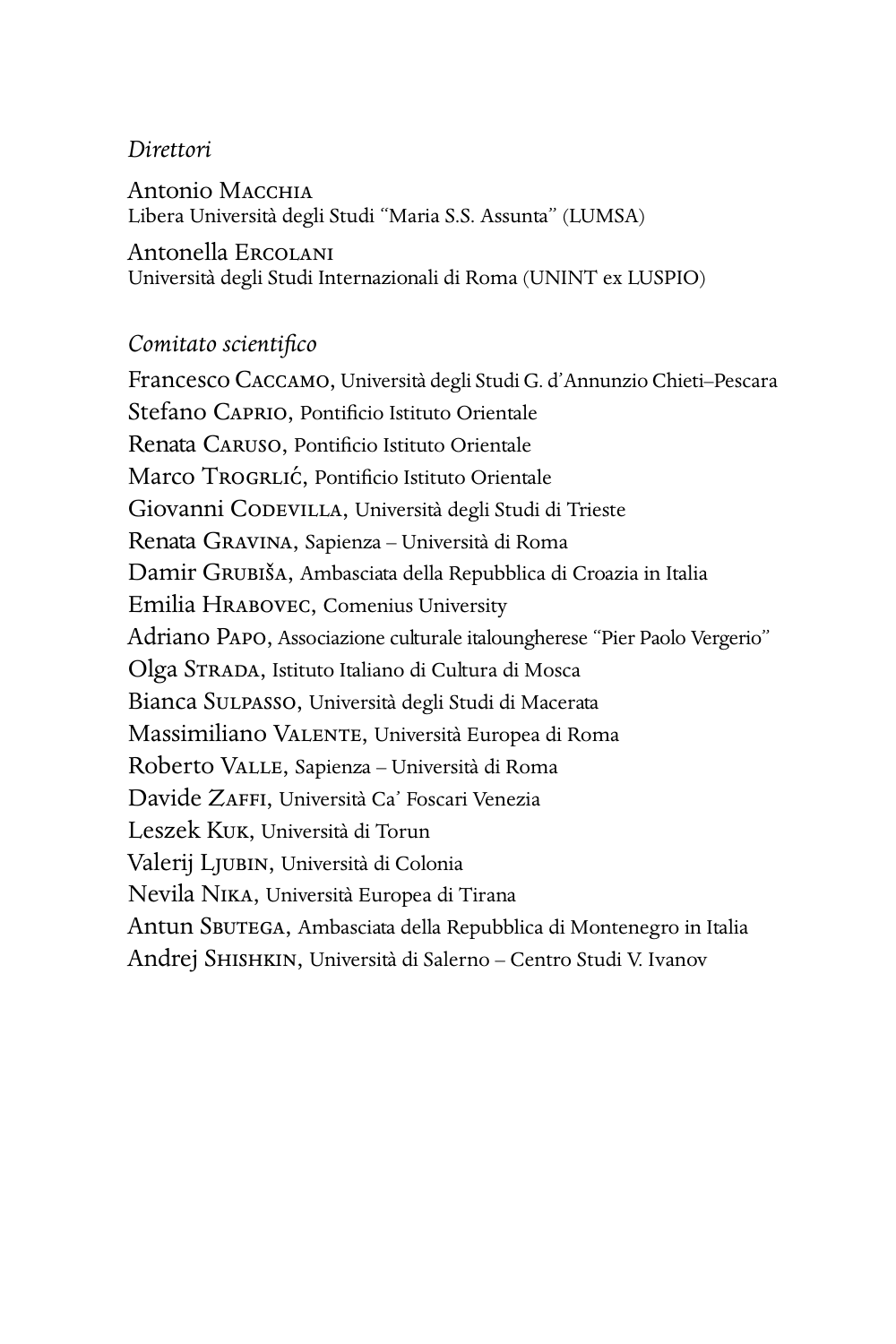### ICONOGRAFIE D'EUROPA



*Ex Oriente Lux*

La collana è orientata a ridefinire la geostoria, la geopolitica, la geocultura e la geoeconomia dell'Europa orientale e della Russia nell'età moderna e contemporanea, collocandole nella prospettiva del confronto imagologico con l'Europa occidentale. Il confronto geostorico e geopolitico tra l'Europa orientale e l'Europa occidentale è fondamentale per comprendere le iconografie regionali delle due Europe nelle loro diverse metamorfosi. Il concetto di iconografia regionale è stato forgiato Jean Gottmann (1915-1994) uno studioso franco–ucraino: l'idea di organizzazione dinamica dello spazio è fondamentale per comprendere il processo di integrazione europea. L'iconografia non è solo una rappresentazione geografica, ma ha anche una valenza storica e culturale o di civiltà. Le differenti immagini e concezioni del mondo scaturite da diverse religioni, tradizioni, dal passato storico e dalle ordinamenti socio-politici costituiscono spazi peculiari. Memorie storiche, saghe, leggende, simboli e tabù, determinati codici del pensiero e del linguaggio: tutti insieme compongono l'iconografia di una determinata regione. L'iconografia è il nodo di Gordio delle due Europe e può essere recisa, o risolta, o sostituita. Movimento e iconografia sono i due poli intorno ai quali oscilla la geopolitica delle due Europe. Quando si afferma il movimento, lo spazio europeo si unifica; quando si rafforza l'iconografia, lo spazio europeo si frammenta. Le iconografie locali possono coesistere o essere in contrasto con l'iconografia dello spazio integrato europeo. Tra l'età moderna e l'età contemporanea sono comparse sulla scena della storia diverse iconografie d'Europa: l'Europa degli imperi e degli Stati nazione; l'Europa delle guerre mondiali e dei totalitarismi, l'Europa della guerra fredda, il contraddittorio processo di integrazione tra Europa centro–orientale ed Europa occidentale tra euroeuforia ed eurofobia, suscitata dall'insorgenza dei movimenti nazionalpopulisti.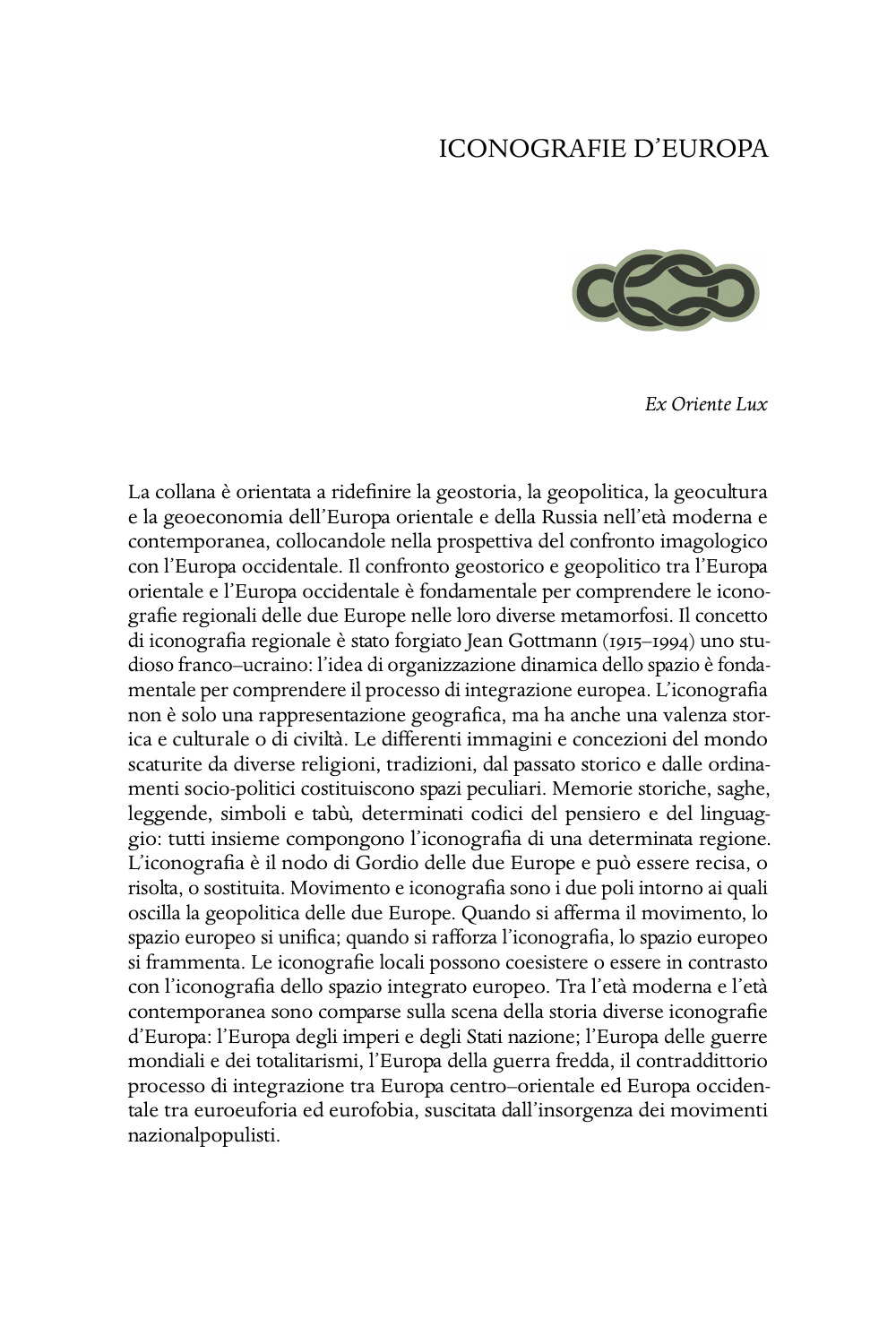On the cover: Italian Ministry of Foreign Affairs – AESI meeting in Rome February 2020. From the left: Gen. Antonio Catena (AESI Vice President); David Chikvaidze(Chief of Cabinet of DG UNOG in Geneva); Amb. Giorgio Marrapodi (Cooperation Director General – MAECI); Massimo Maria Caneva (AESI President); Gen. Vincenzo Camporini (Former Italian Army Chief of Staff); Amb. Daniele Mancini (Former Italian Ambassador to the Holy See); Prof. Antonio Macchia (AESI Secretary General).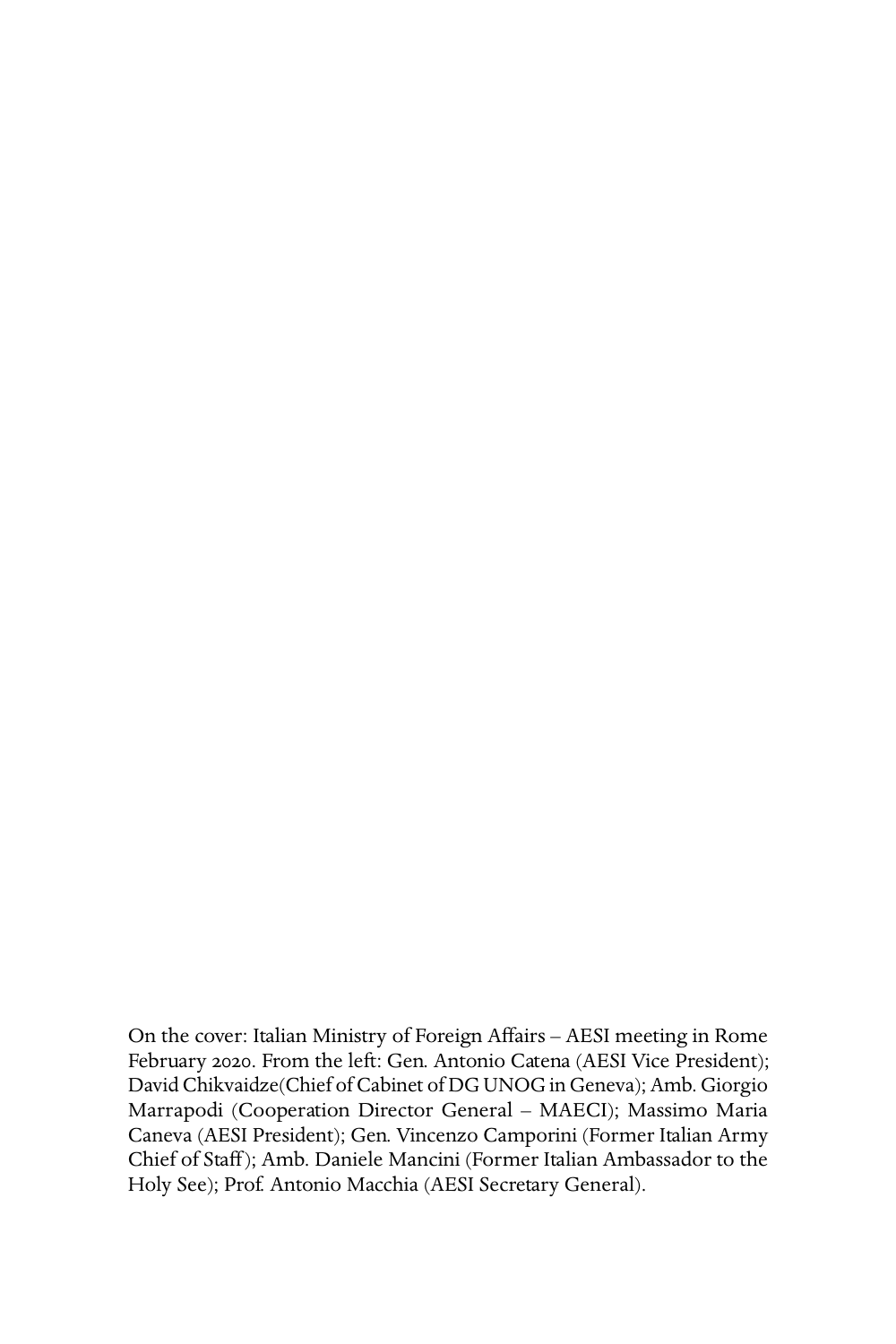# **University Cooperation and Process of Peace**

*edited by* Massimo Maria Caneva

> *Preface of* Pietro Sabastiani

*Contributions by*

Adriano Benedetti, Marija Bogdanovic,´ Massimo Maria Caneva, Sebastiano Cardi, Fabio Casini, Gabriele Checchia, Diego Cimino, Vincenzo Coppola, Youssef Gemayel, Marco Gregori, Nazir Ibrahim, Antonio Macchia, Igor Maksimtsev, Francesco Maria Talò, Giorgio Marrapodi, Ibrahim Matar, Barak Medina, Franco Mistretta, Aleksandra Nikolic, Gabriele Pierini, Cinzia Vanzo ´

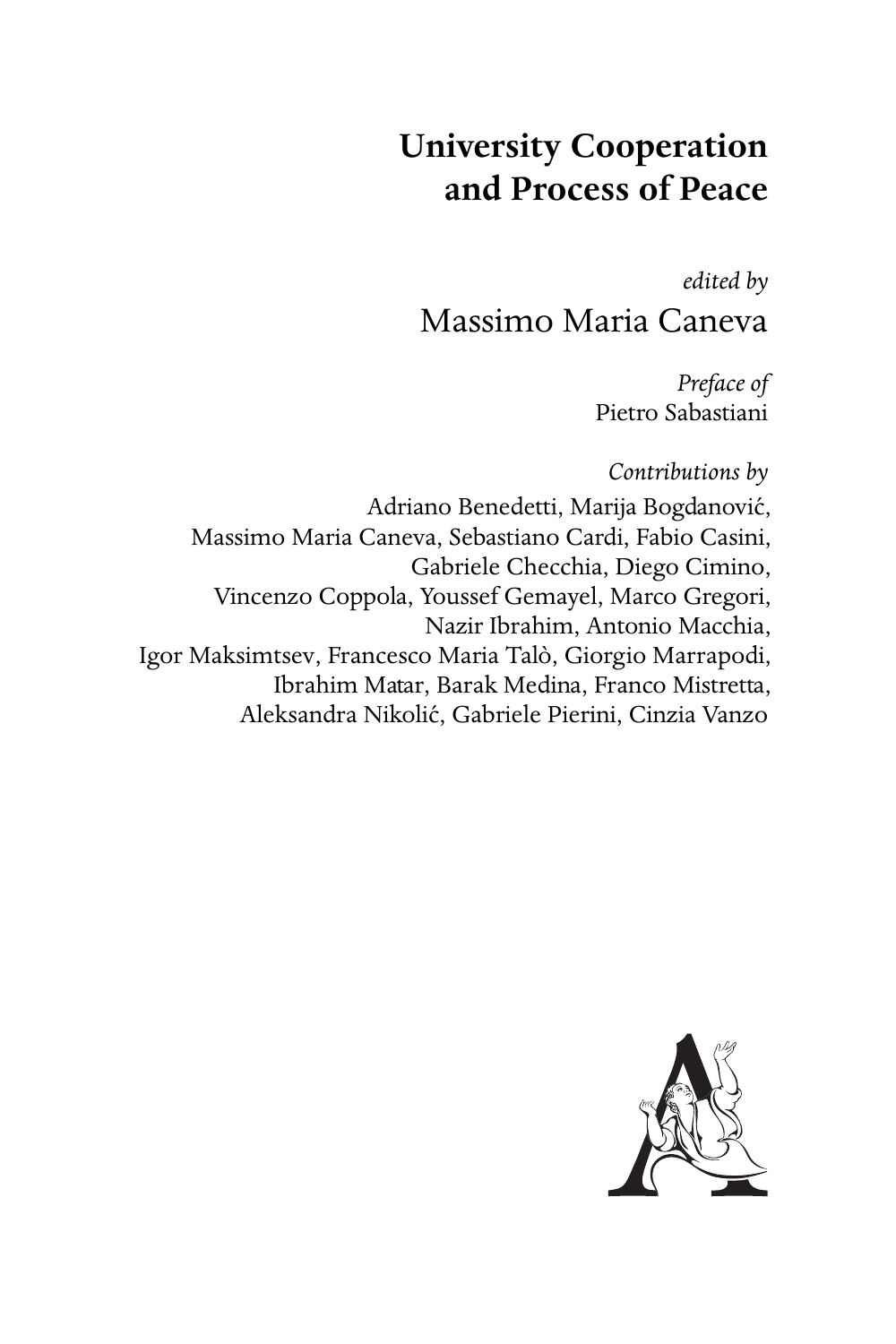

<www.aracneeditrice.it> <info@aracneeditrice.it>

Copyright © MMXX Gioacchino Onorati editore S.r.l. – unipersonale

> <www.gioacchinoonoratieditore.it> <info@gioacchinoonoratieditore.it>

> > via Vittorio Veneto, ooo2o Canterano (RM)  $(06)$  45551463

ISBN 978-88-255-3383-5

*No part of this book may be reproduced by print, photoprint, microfilm, microfiche, or any other means, without publisher's authorization.*

I *st* edition: June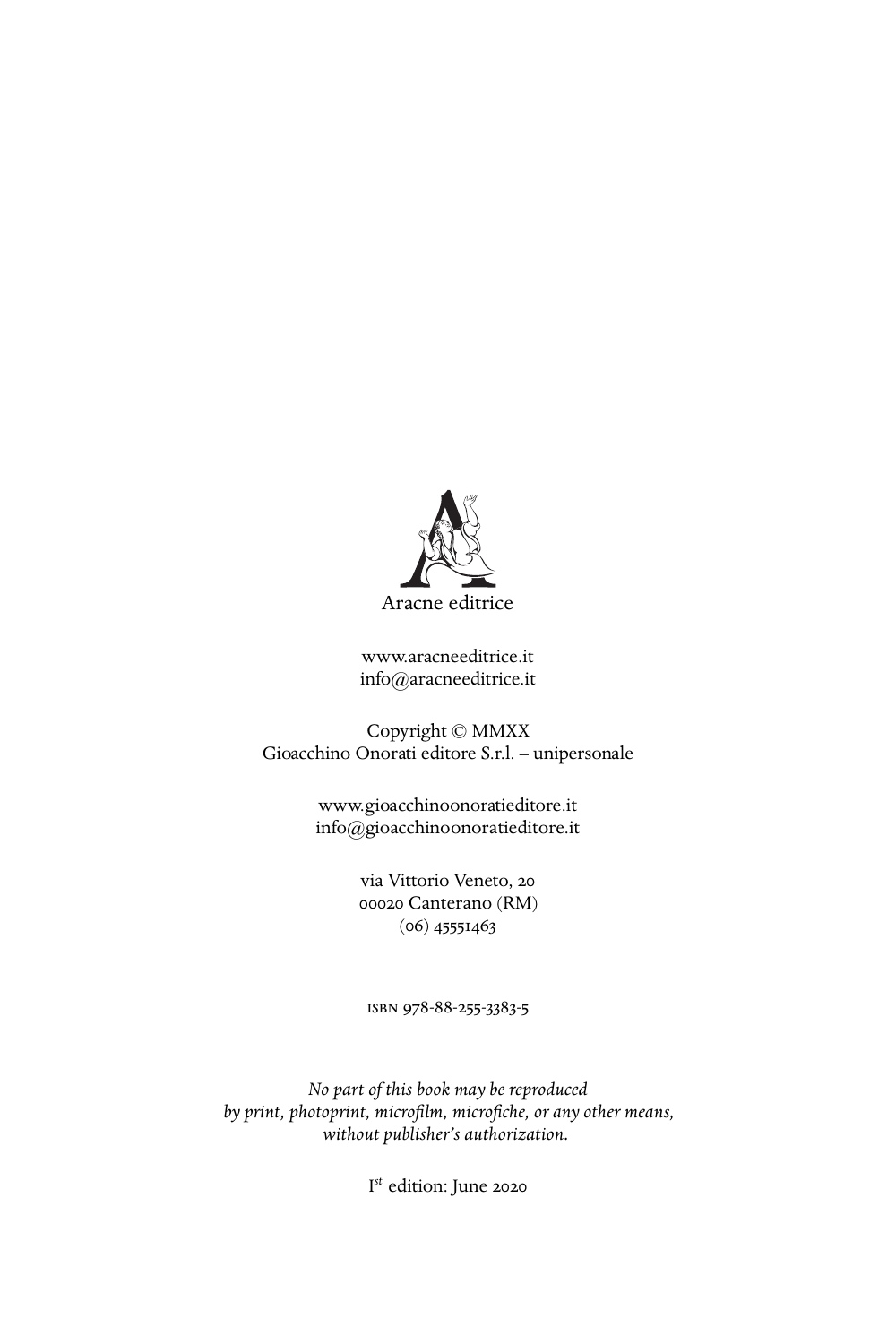«Blessed are the peacemakers, for they will be called children of God». We need to be artisans of peace, for building peace is a craft that demands serenity, creativity, sensitivity and skill.

*Gaudete et exsultate* of the holy father Francis, Apostolic Exhortation, 19 March 2018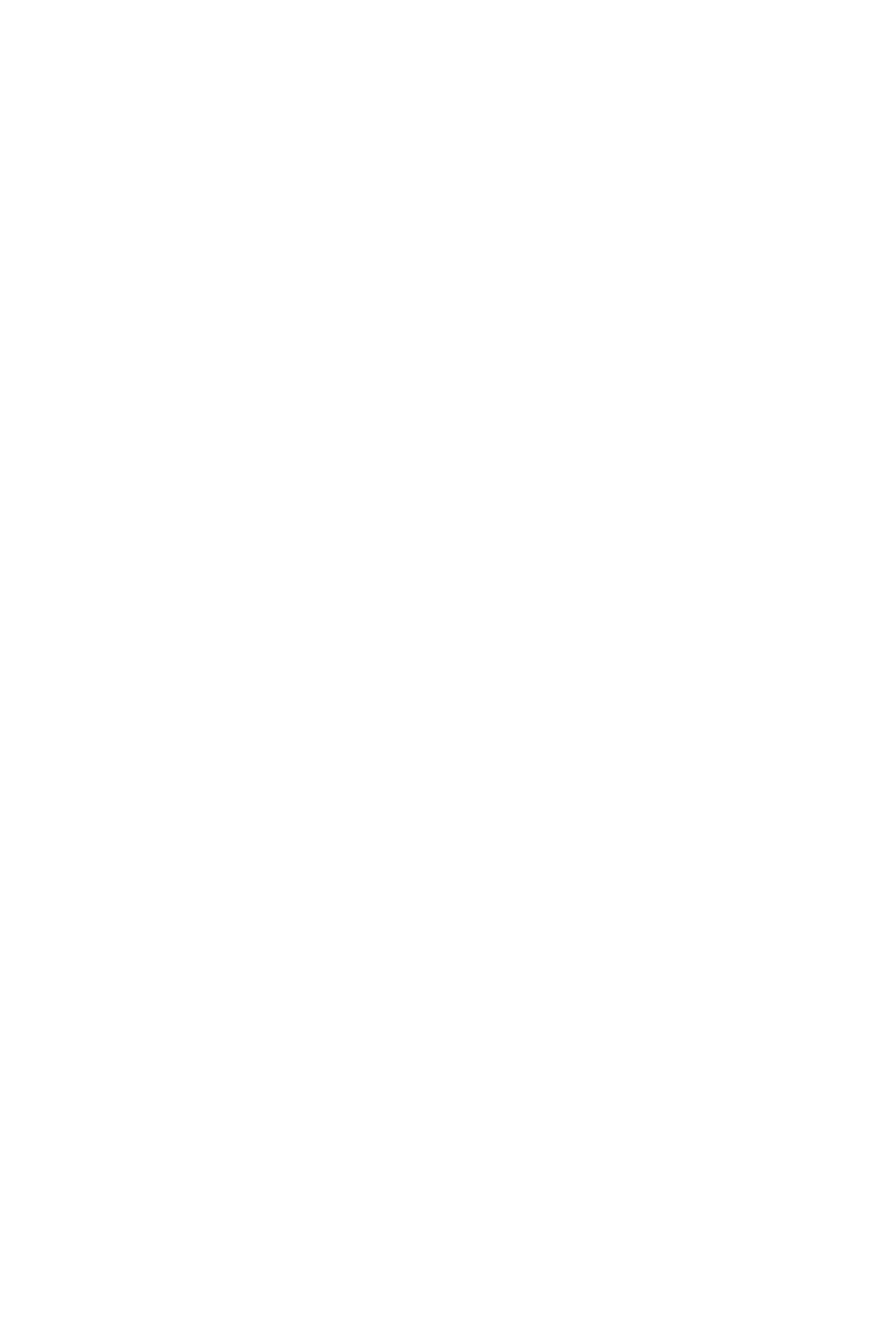## **Contents**

13 Preface *Amb. Pietro Sabastiani*

- University Cooperation and Humanitarian Crises *Prof. Massimo Maria Caneva*
- University Cooperation and Processes of Peace: New Foreign Policy Strategies of the European Union

#### Part I

## **Geopolitics of Crises: New Challenges for Foreign Security and Peace Policy**

- Intervention of Amb. *Adriano Benedetti*
- Peace and Sustainable Development: Challenges and Opportunities in the Framework of the 2030 Agenda *Giorgio Marrapodi*, *Diego Cimino*
- Intervention of Amb. *Franco Mistretta*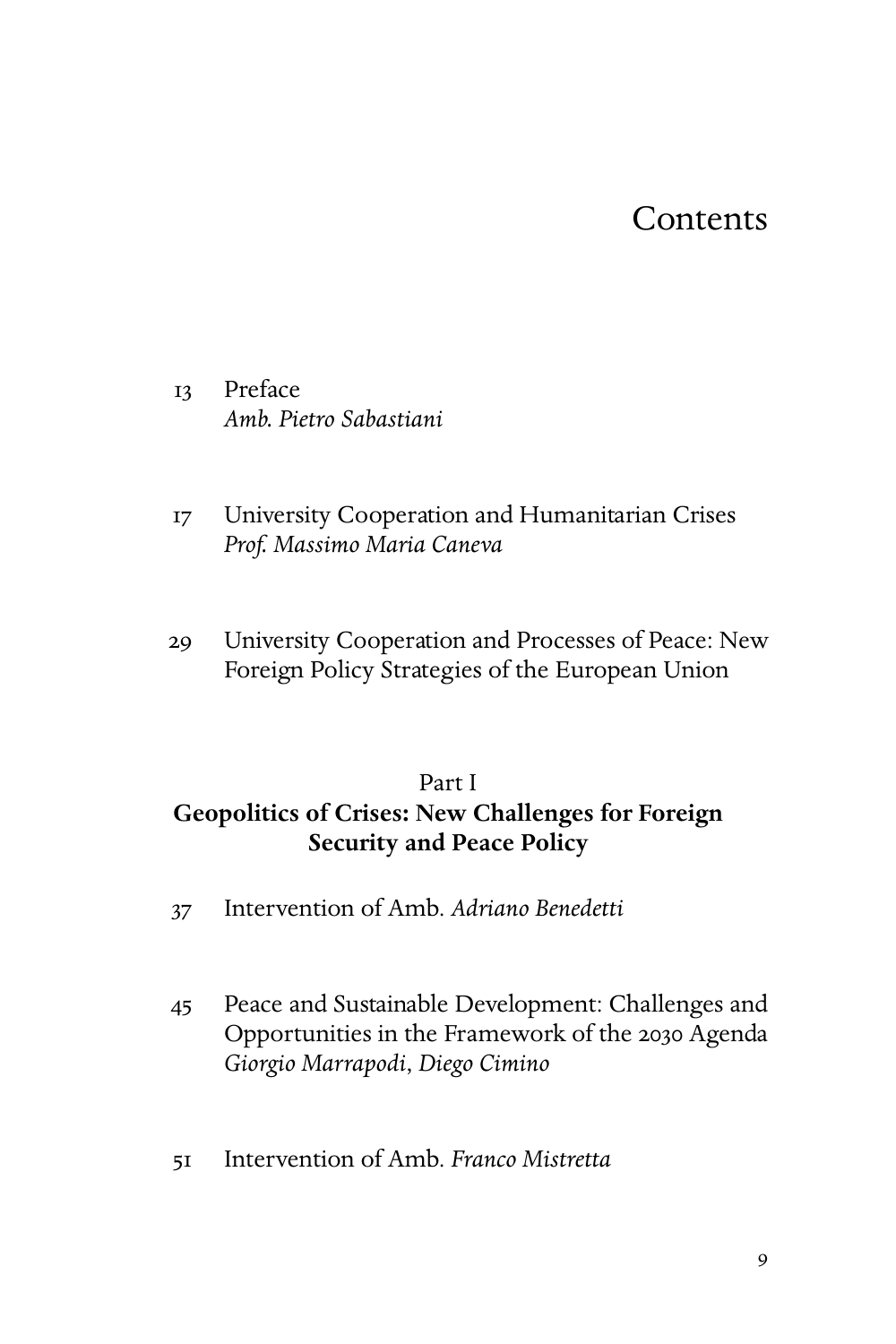59 Italian Trade Unions and Solidarność an Example of International Cooperation at Non–Governamental Level *Prof. Antonio Macchia*

## Part II

## **United Nations, European Union, and Nato: Global Players Towards a Reform**

- United Nations, European Union and Nato: Global Players Towards a Reform *Amb. Sebastiano Cardi*
- Intervention of Lt. Gen. (r.) *Vincenzo Coppola*
- A Tale of Four Students and the Atlantic Alliance: a Pact for Freedom *Amb. Francesco Maria Talò*

## Part III **University Cooperation for Peace: Eastern Europe, Balkans and the Middle East**

 Research and Scientific Diplomacy as Mechanism to Develop World Solidarity *Prof. Igor Maksimtsev*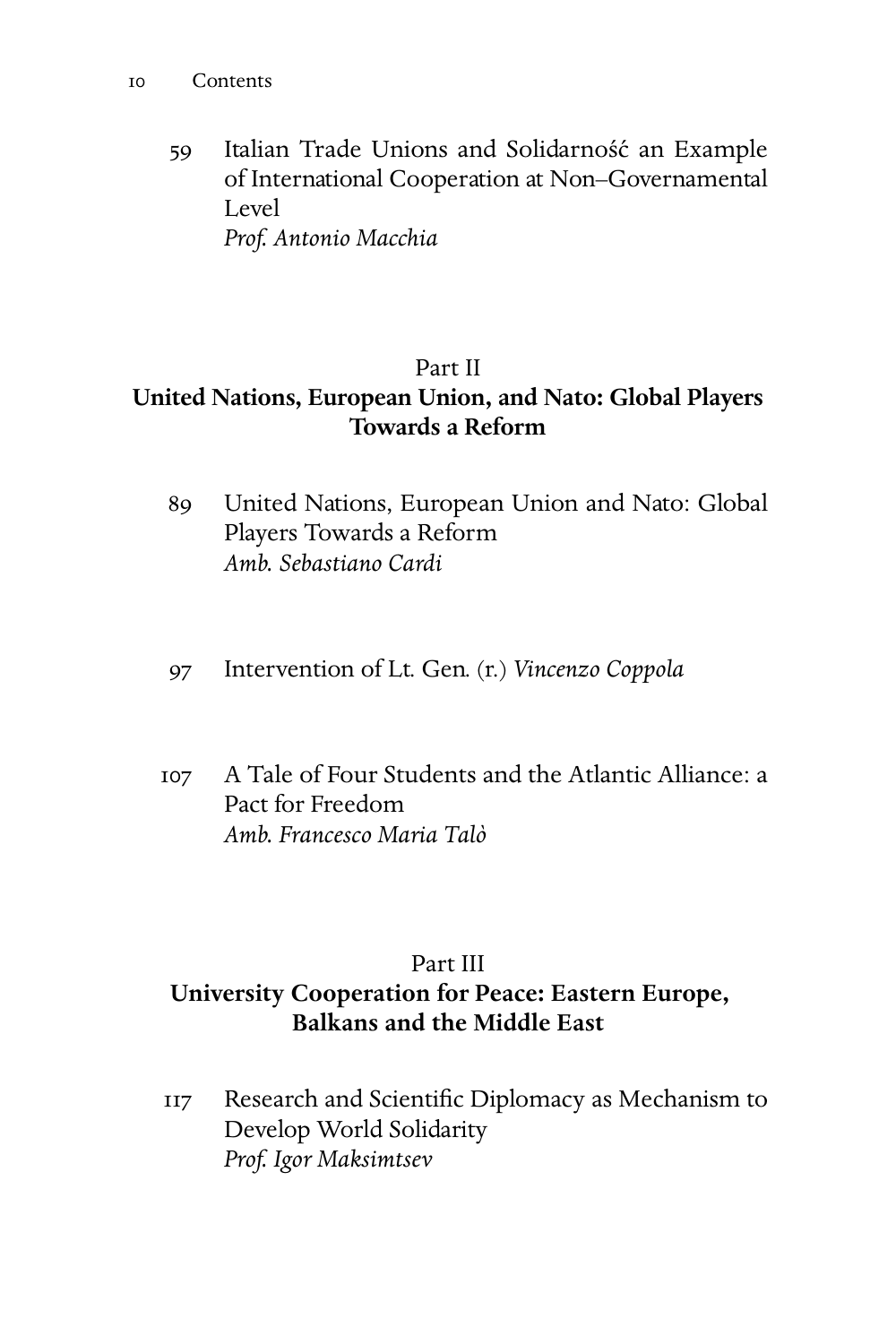- University Cooperation: Strategies and Challenges for Peace. Case Study University of Sarajevo, West Balkan *Prof. Aleksandra Nikoli´c*
- Intervention of Dr. *Marija Bogdanovi´c*
- 139 Redefining Relevance in Higher Education *Prof. Nazir Ibrahim*
- Intervention of Prof. *Barak Medina*
- 149 Role of University Cooperation for Peace and Development with Special Reference to Universities in the Balkans and Middle East *Dr. Ibrahim Matar*
- Democratic Culture for Promoting Peace and Development in the Middle East: a Lebanese Viewpoint *Prof. Youssef Gemayel*
- University Cooperation for Peace: Eastern Europe, Balkans and the Middle East *Prof. Fabio Casini*

### Part IV

#### **Aesi Forum: International Missions – Best Practices**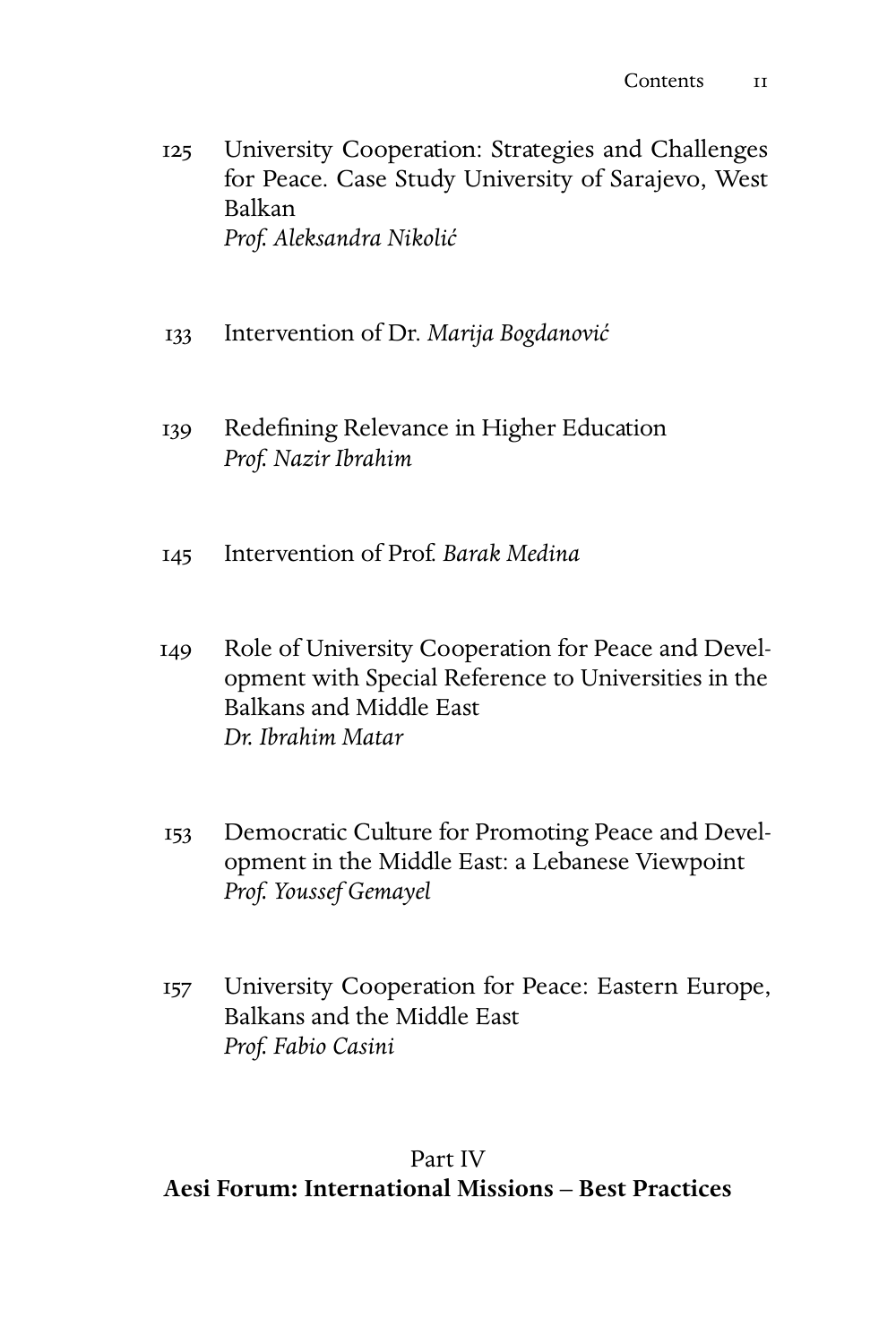#### Contents

Intervention of Dr. *Cinzia Vanzo*

- The importance of University Cooperation for Peace in International Academic Programs (Lebanon) *Amb. Gabriele Checchia*
- Intervention of Gen. *Antonio Catena*
- The Vision of Youth on the Roots of the Crisis *Dr. Gabriele Pierini*
- The United Nations at Geneva and the Role of Human Rights Office *Dr. Marco Gregori*

#### Part V

### **"Ensure Security In Building Peace" Aesi Casd**

- 229 "Ensure Security In Building Peace" Aesi Casd 2019
- AESI Students' Comment on the Official Convening of Syrian Constitutional Committee. Held in Geneva on the 30th of October 2019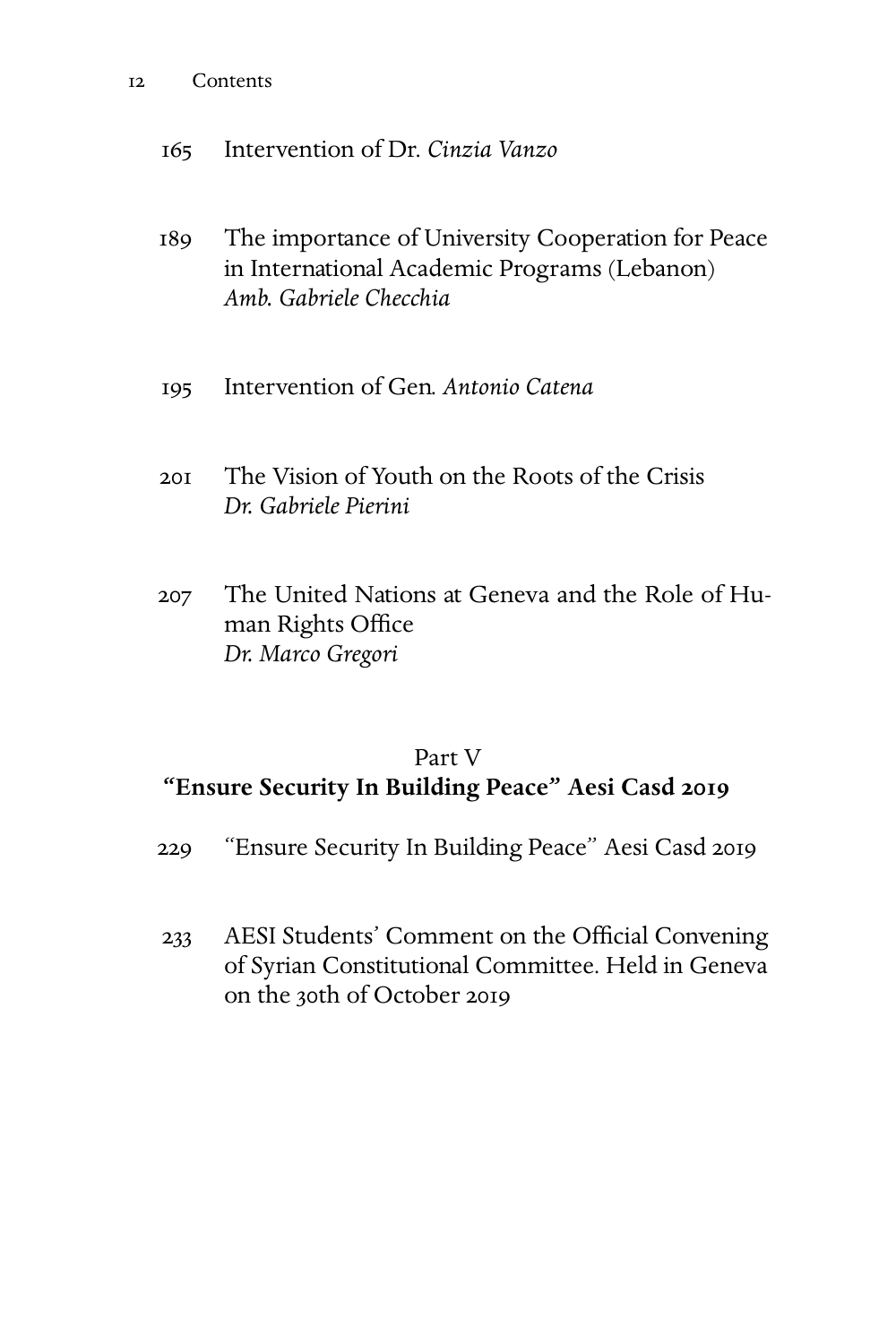# Preface

Amb PIETRO SABASTIANI<sup>\*</sup>

The collaboration between the Embassy of Italy to the Holy See and the European Association of International Studies (AESI) is very strong based on the recognition of the remarkable and longstanding AESI vocation to promote, through courses, seminars and conferences, the cultural education of young people on topics such as the future of multilateralism, the problem of underdevelopment, the development of international law and the progress of the European integration process.

I am therefore honored to contribute with a short preface to this interesting.

Addressing the issue of university cooperation — therefore the involvement, training and future responsibility of our young generation of future leaders — in relation to the peace processes and foreign policy strategies of the European Union, requires a brief introduction to the evolution of model developed by the international community to prevent and resolve crises.

In the history of humanity, diplomacy has constantly represented the instrument by which social organizations have regulated relations with neighbors, defended their interests, guaranteed security, sometime even increased their power Nevertheless, in the same history of humanity, the use of force to regulate international relations has always been an option, perhaps not always desirable, but ultimately quite frequent and considered "normal".

<sup>∗</sup> Ambassador of Italy to the Holy See.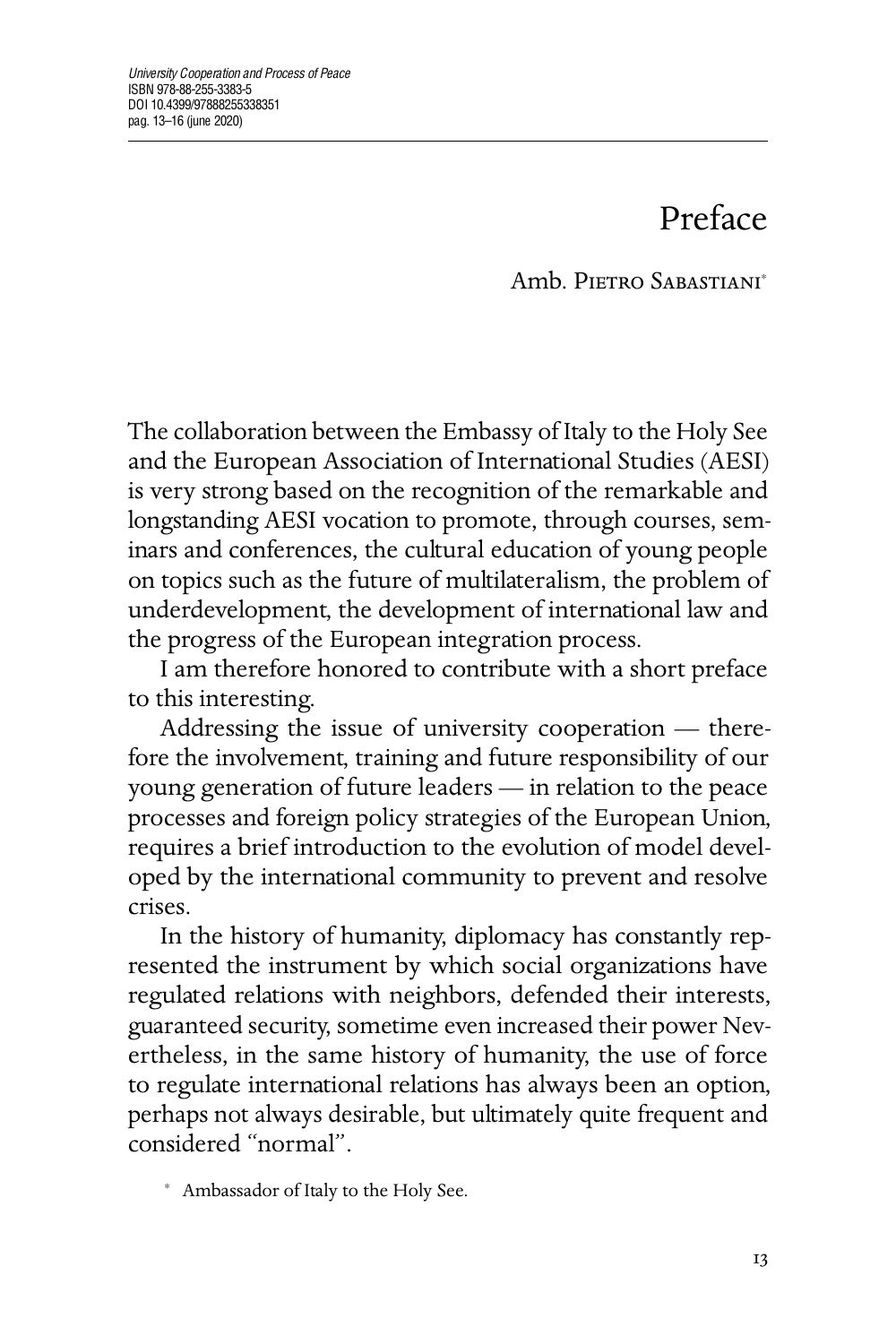It was only in the last century that has developed a model to resolve and prevent international crisis, a model that substantially exclude military intervention as an option.

It is quite significant that Pope Francis decided to recall in His latest speech to the Diplomatic Corp on 7 January 2019 the hundredth anniversary of the League of Nations, an organization that «represents the beginning of modern multilateral diplomacy, whereby states attempt to distance their reciprocal relations from the mentality of domination that leads to war». The experiment met with difficulties that led to a new and more devastating conflict. Nevertheless, it paved the way for the establishment of the United Nations Organization, which, despite difficulties and obstacles still provides an indispensable framework for nations to meet and seek common solutions to common challenges. Therefore, during the second half of the last century, a new era for conflict resolution has been consolidated whereby the military assists civil society and diplomats in providing instruments for peaceful transitions.

It is important to continue to consider multilateralism as the essential framework in which to place political strategies that aim to preserve peace and promote economic and social development.

Today, in considering the role of young Italians and Europeans in the currently changing international environment it is important to avoid falling into simplifications. And that is to consider young people as a generation that, being grown in a peaceful European continent, is not able to fully appreciate the good of peace and the value of democracy, taking both as a "normal" condition; a generation concentrated/distracted in the superficiality of human relationships defined and shaped by social media and devoted to an individualistic and irresponsible consumerism.

On the other hand, the idea of considering young people, grown and educated to horizons certainly larger than those of previous generations, automatically educated to values as solidarity among cultures, peaceful confrontation and open mind attitude.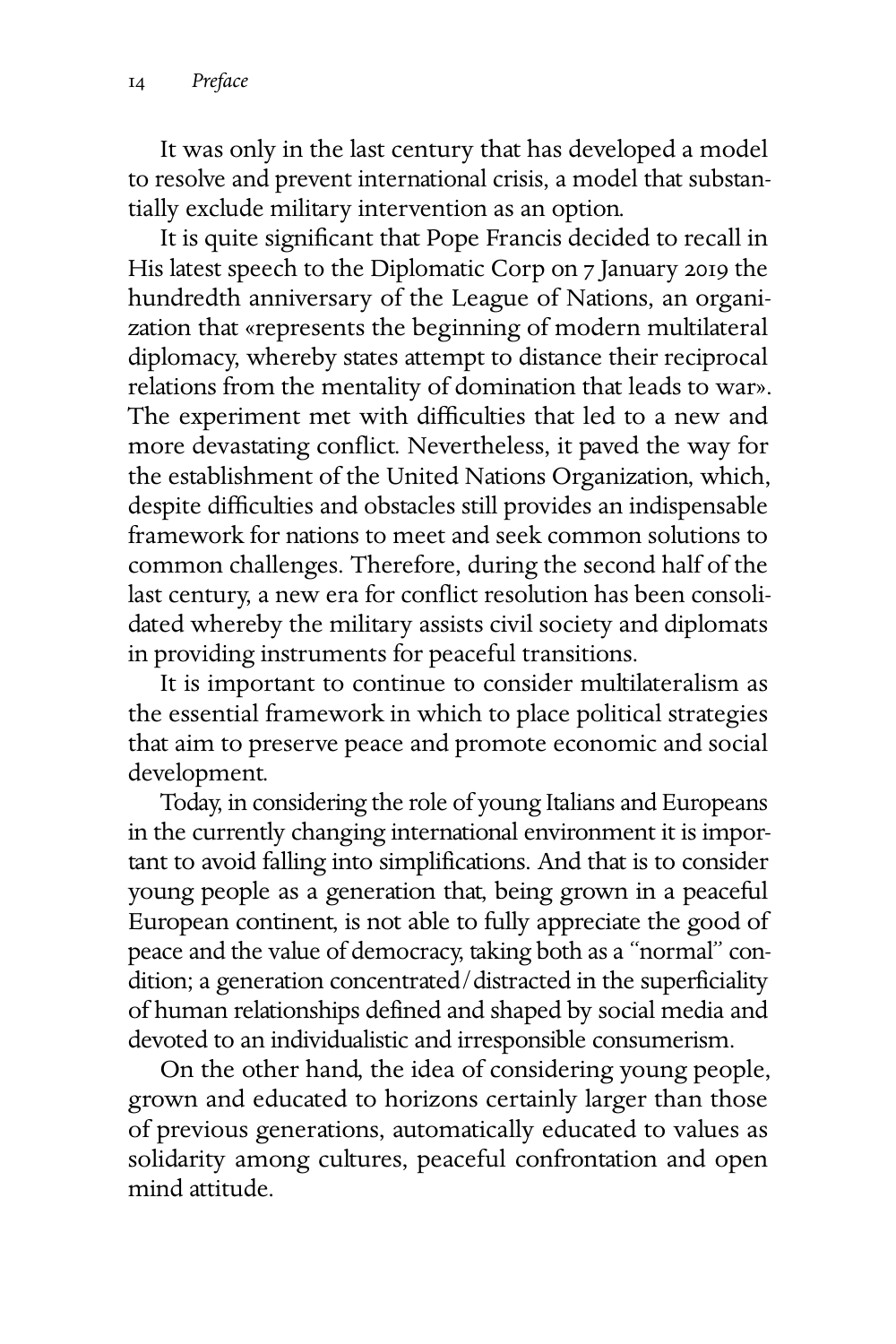University has the task of educating young people to reflect about peace, democracy, respect for human rights as principles to defend, where acquired, as goals to be achieved, where not recognized or trampled.

In this view, young people represent an opportunity, as unique contributors and likely leaders of successful peacebuilding efforts. The United Nations Security Council recognized the importance of youth active participation in peacebuilding for the first time with a specific Resolution in 2015 on Youth, Peace and Security. The document encourages governments, international organizations, and the civil society to actively engage younger members of the population as partners in shaping peace and security processes.

It is also important to reinforce the concept that in a global world, humanitarian crisis and conflicts require comprehensive response and multidisciplinary approach. Universities can play a central role. In that effort, cooperation between universities, as transnational actors, is a fundamental factor in providing culturally evolved and, at the same time, sustainable educational models in the various real contexts, which include the capability to fully understand the historical, cultural and social contest.

AESI, through its innumerable activities, aims to develop a true culture of cooperation between peoples and nations, respecting the dignity and identity of the human being, especially among those young people who are preparing to undertake international careers. To do this, it also promotes participation in international cooperation and humanitarian aid programs with meetings involving university students of different nationalities.

The Welsh philosopher Bertrand Russell argued that «it is because modern education is so uninspired by a great hope that it rarely achieves great results. The desire to preserve the past rather than the hope of creating the future dominates the minds of those who control the teaching of young people» and «education has two purposes, on the one hand it forms the spirit, on the other it prepares the citizen. The Athenians fixed themselves on the first, the Spartans on the other. The Spartans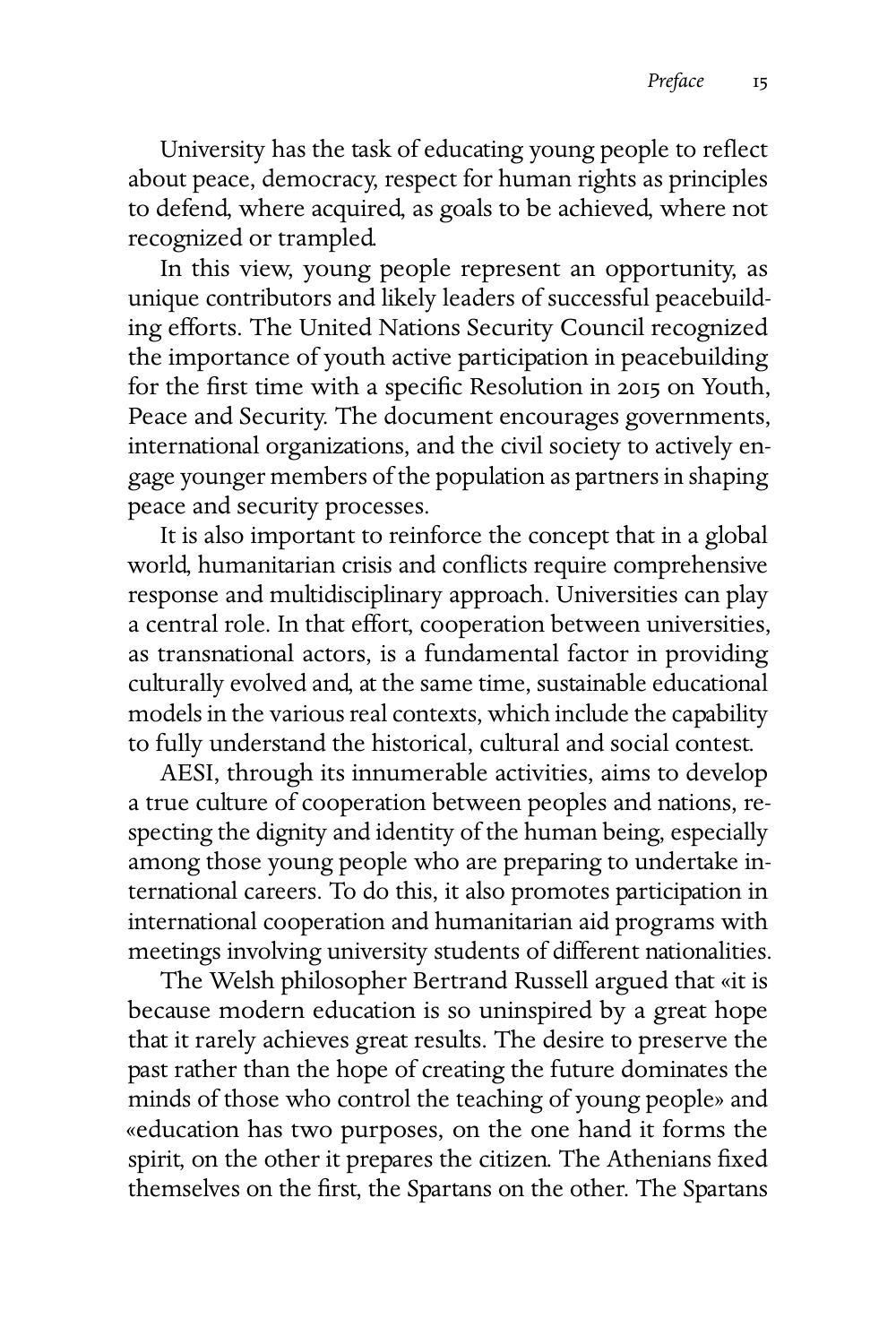won, but the Athenians were remembered». Personally I believe that the two educational models to which Russell referred to, are not self–excluding but that it is possible to aim for a higher synthesis which, by cultivating the spirit, creates the basis for having good citizens, I conclude by renewing my personal appreciation for the AESI Cultural Association in training many young people for a true culture of cooperation between peoples and nations, respecting the dignity and identity of the human person.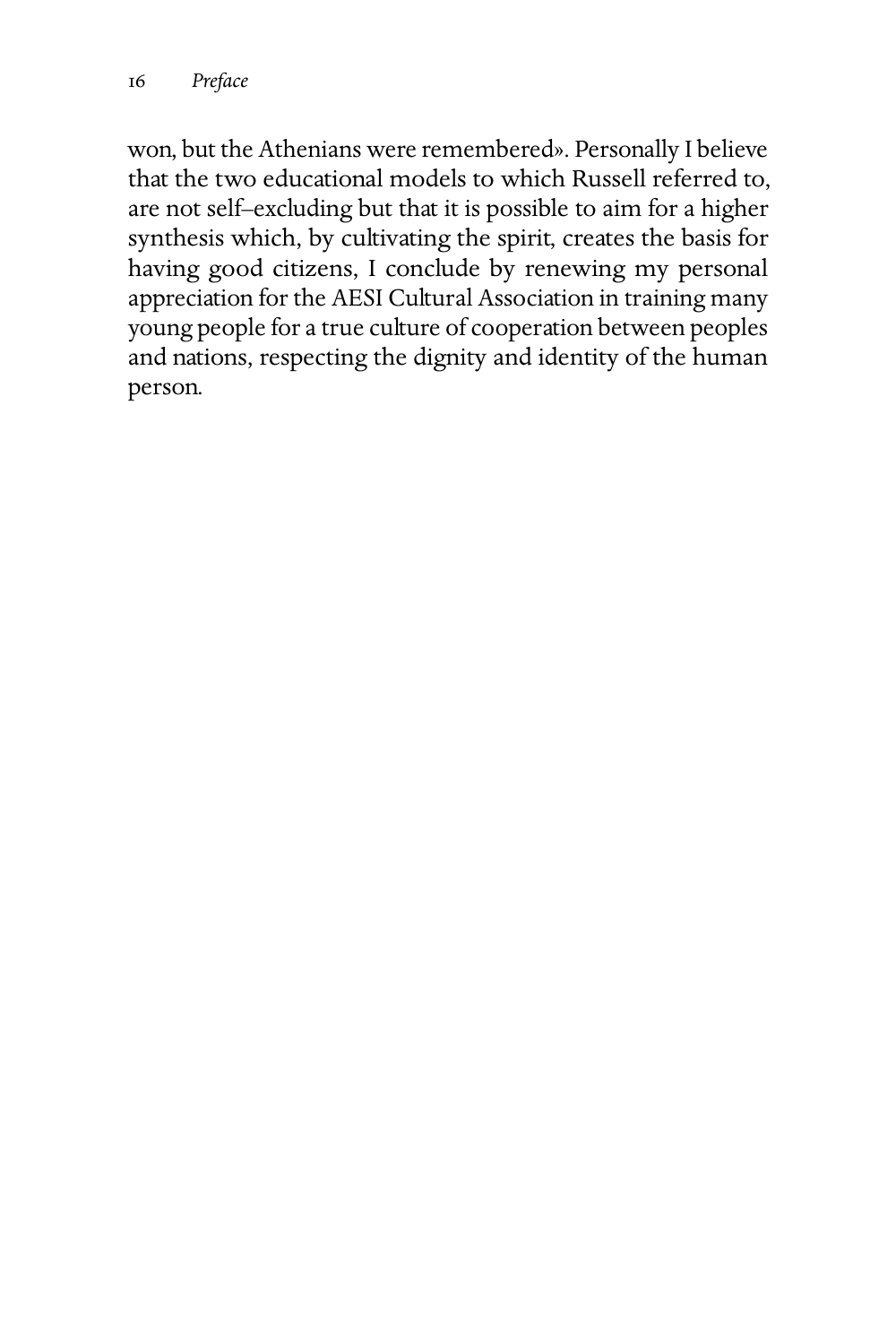# University Cooperation and Humanitarian Crises

Prof. MASSIMO MARIA CANEVA<sup>\*</sup>

Abstract: One of the basic challenges of the 21st Century is assuring international peace and fostering development, in the light of the new World balance. Today, there are problems that can only be solved by action at the global level. New strategic thinking is required to approach global issues and advance "global public goods". Consequently, international communities must become protagonists of a new strategy to intervene in crisis areas and to promote peace, human rights and development with a strategy based on realistic and effective foreign common policy. Such a strategy must include the collaborative efforts of diplomatic, economic and peace forces actions, while being rooted in the common goal of development of a strong cooperation culture of solidarity capable of understanding local needs and providing quick and efficient solutions that are at once professional and respectful of human dignity. Such a strategy must rely on cultural expertise and include expert knowledge of the theoretical elements of crisis and development management and the capability to understand the real comprehensive needs of the populations, and their historical and cultural roots in order to give effective answers to them, and to promote peace and development even in the first phases of the interventions.

## **. The New Challenges of the University Cooperation for Peace**

A competent and comprehensive response requires a multidisciplinary approach. In every university cooperation program for

<sup>∗</sup> PhD MD, President AESI.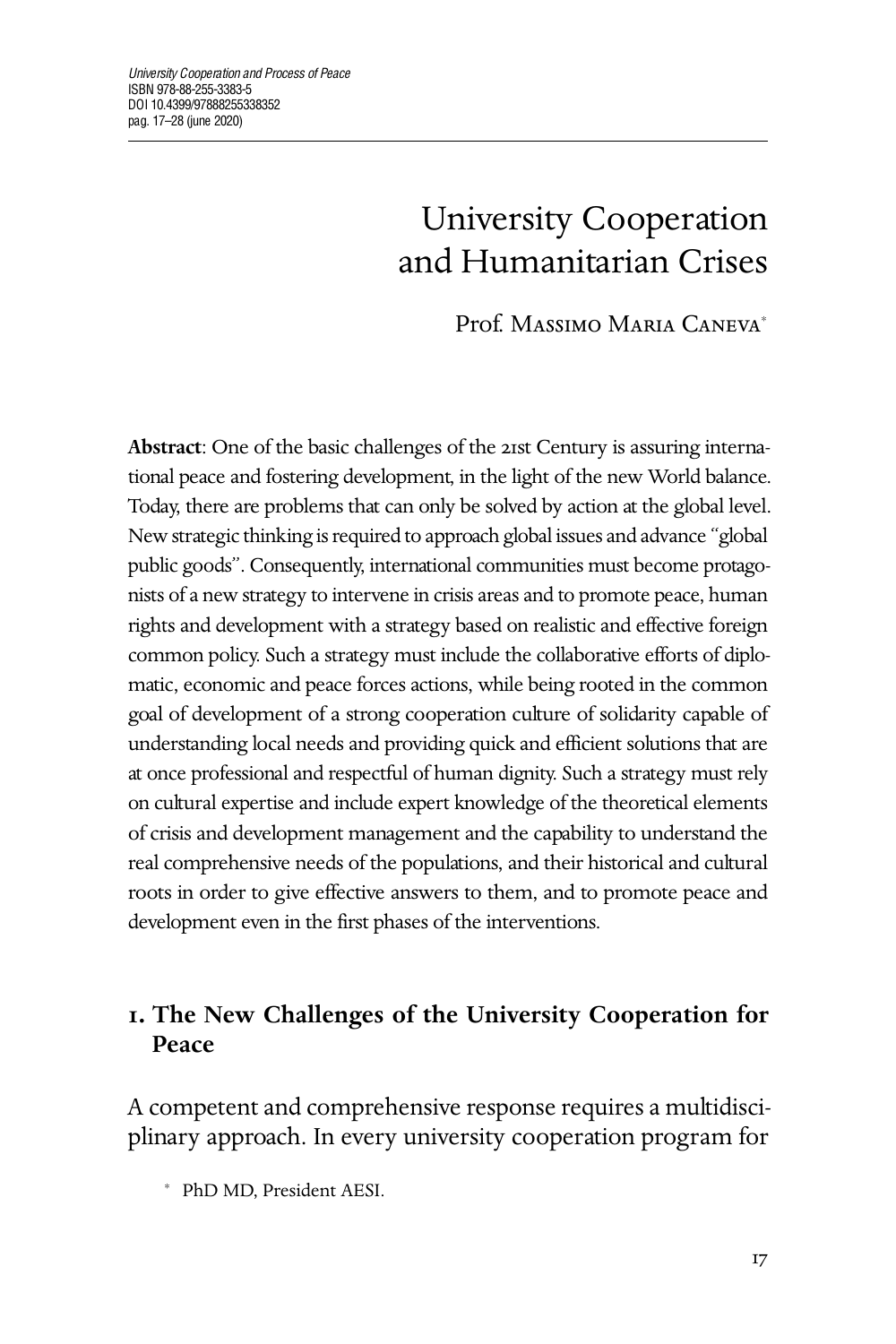peace, it is necessary to take into account that the objective of an action aiming to analyze the situations must take into consideration the cultural context, in order to advance the technical and cultural objectives of the cooperation. Universities can play a significant role in this new strategy for humanitarian affairs, if they build partnerships with other relevant actors, including international organizations, diplomacy, peace forces and NGOs. Universities should not act as elite, far removed from real problems and challenges. On the contrary, universities and their faculty should be engaged in the field and share their expertise and knowledge as well as learn from other actors.

The traditional «academic collaboration» is distinct from the «university cooperation for peace and development» understood as a strategy of action aimed to build a more developed and peaceful society.

In fact, university cooperation needs to manage and deal with a double problem of independence in order to face the challenges to which it is called: from one side, it has to tackle the problem of research, didactics and operational services naturally built into the academic structure; from the other, it has to deal with the necessity of reconciling technical- scientific interventions, that must be tailored to the real demands of the local populations whose needs become are gradually discovered as the project proceeds. When we speak about university cooperation, we do not refer only to the exchange of lecturers and researchers — which is usually the objective of traditional forms of academic collaboration — although this kind of activity may be very useful. University cooperation implies a more general strategy based on both analysis and action, of training and research in the field, of cooperation among the academy and civil institutions, diplomats and international organizations, volunteers and peace forces, in order to provide support in both the prevention and solution of crisis promoting future development.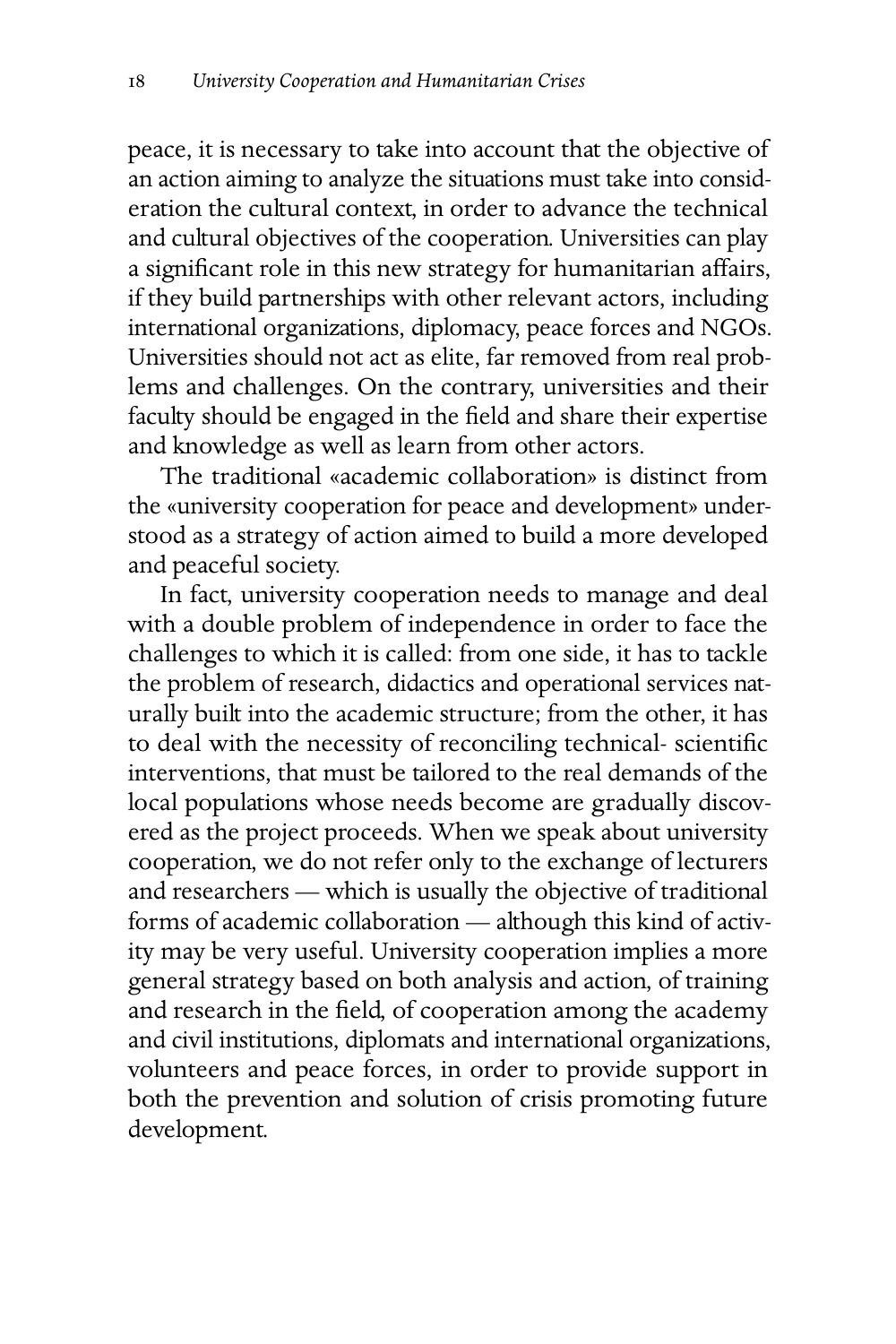

**Figure** . Jerusalem — UNTSO HQ, Gen. Michael Finn — UNTSO Force Commander with Prof. Massimo Maria Caneva, President AESI.

### **. Governance of World Crises**

While it seems very difficult to give efficient answers to many dramatic events of our age, we are wondering how to face the present big *worldwide emergencies and crises, which* affect mainly the poorest countries of the world or those countries where processes of democratization are often starting in dramatic situations of civil war or ethnic conflicts. Moreover, it happens very often, that catastrophic events like earthquake, epidemics, volcanic eruption take place in these countries and upset even more the already dramatic conditions in which millions of human beings are living. In facts, if an event of this happens in these countries, we could say that a *crisis in the crisis* is taking place. The crises in Middle East and in Afghanistan, the conflicts in Ex–Yugoslavia, in Somalia and in the Central Africa (Lakes District), the chronic unsuccessful of many international programs in the last crises, teach us that weapons and astonishing military attacks in countries where the people is armed only with their misery, or where the ethnic conflicts divided the populations with dramatic consequences for the new processes of democratization, can't solve these problems or give relief to these people pain.